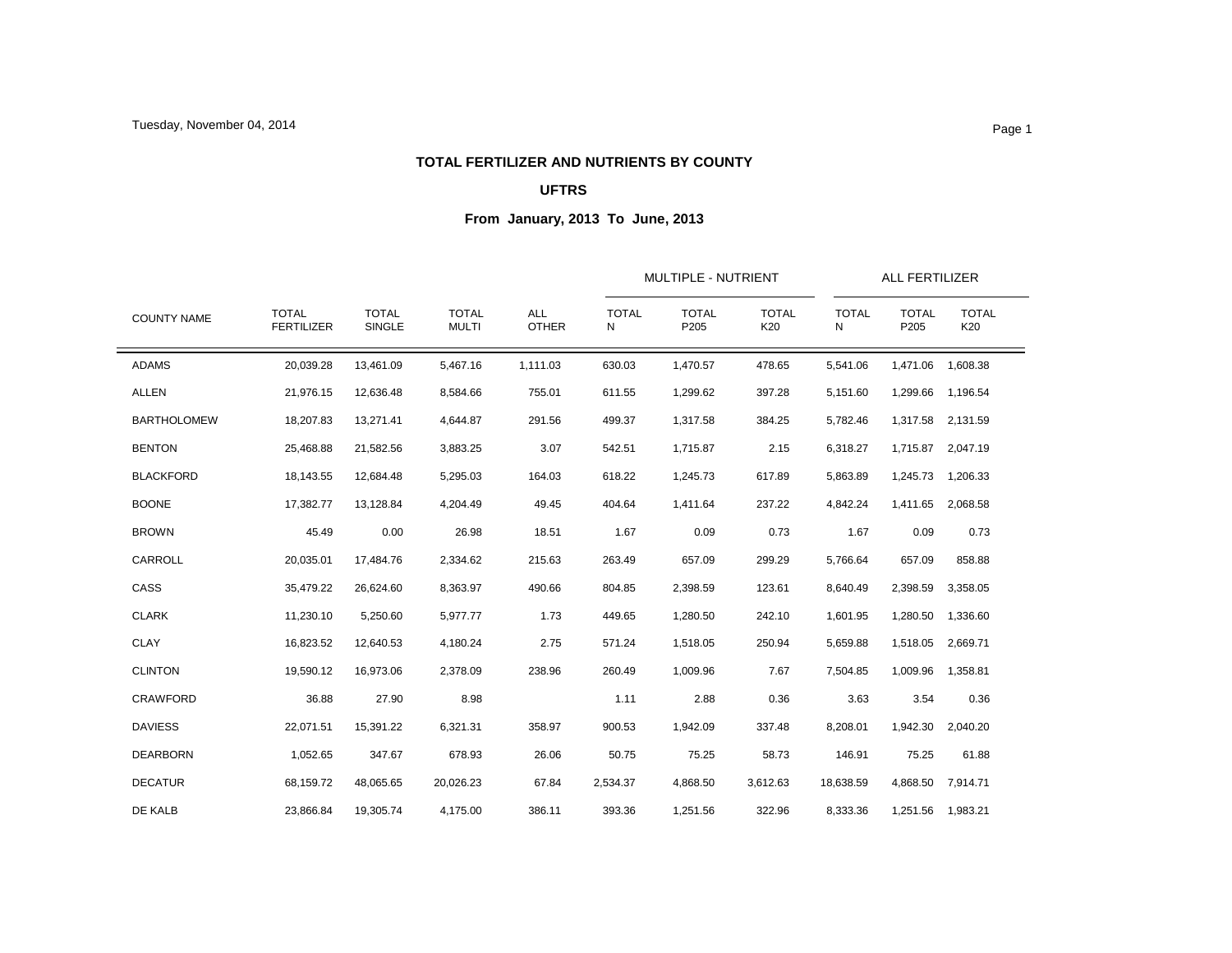Tuesday, November 04, 2014 Page 2

### **TOTAL FERTILIZER AND NUTRIENTS BY COUNTY**

# **UFTRS**

|                    |                                   |                               | <b>TOTAL</b><br><b>MULTI</b> | <b>ALL</b><br><b>OTHER</b> |                   | MULTIPLE - NUTRIENT  |                     |                   | <b>ALL FERTILIZER</b> |                     |  |
|--------------------|-----------------------------------|-------------------------------|------------------------------|----------------------------|-------------------|----------------------|---------------------|-------------------|-----------------------|---------------------|--|
| <b>COUNTY NAME</b> | <b>TOTAL</b><br><b>FERTILIZER</b> | <b>TOTAL</b><br><b>SINGLE</b> |                              |                            | <b>TOTAL</b><br>N | <b>TOTAL</b><br>P205 | <b>TOTAL</b><br>K20 | <b>TOTAL</b><br>N | <b>TOTAL</b><br>P205  | <b>TOTAL</b><br>K20 |  |
| DELAWARE           | 20,634.43                         | 14,153.35                     | 6,198.93                     | 282.15                     | 468.28            | 1,685.04             | 638.12              | 5,128.88          | 1,685.04              | 2,844.41            |  |
| <b>DUBOIS</b>      | 24,754.27                         | 19,882.52                     | 4,051.55                     | 820.20                     | 573.23            | 1,302.42             | 128.52              | 7,779.23          | 1,302.42              | 2,139.27            |  |
| <b>ELKHART</b>     | 17,873.59                         | 13,809.28                     | 3,662.16                     | 402.15                     | 390.40            | 560.90               | 247.07              | 3,954.97          | 561.24                | 1,517.45            |  |
| <b>FAYETTE</b>     | 4,931.23                          | 3,632.97                      | 1,264.29                     | 33.97                      | 136.26            | 346.26               | 203.21              | 1,183.18          | 346.26                | 482.28              |  |
| <b>FLOYD</b>       | 873.34                            | 98.38                         | 748.84                       | 26.12                      | 47.22             | 41.10                | 35.88               | 71.19             | 41.10                 | 56.81               |  |
| <b>FOUNTAIN</b>    | 24,357.28                         | 19,580.20                     | 4,750.04                     | 27.04                      | 755.29            | 2,082.22             | 1.92                | 5,963.88          | 2,082.22              | 3,386.14            |  |
| <b>FRANKLIN</b>    | 9,026.13                          | 5,700.30                      | 2,974.91                     | 350.91                     | 494.64            | 660.09               | 344.11              | 2,098.79          | 660.09                | 799.03              |  |
| <b>FULTON</b>      | 35,104.84                         | 27,769.66                     | 7,024.28                     | 310.90                     | 781.82            | 2,422.95             | 461.17              | 10,376.85         | 2,422.96              | 4,718.69            |  |
| <b>GIBSON</b>      | 25,232.35                         | 19,892.32                     | 5,262.22                     | 77.82                      | 742.82            | 1,672.63             | 234.15              | 8,809.91          |                       | 1,672.63 2,222.17   |  |
| <b>GRANT</b>       | 17,137.06                         | 12,752.93                     | 4,292.20                     | 91.93                      | 535.97            | 1,258.40             | 233.00              | 5,516.09          | 1,258.40              | 1,861.77            |  |
| <b>GREENE</b>      | 5,873.31                          | 4,167.77                      | 1,689.16                     | 16.38                      | 238.47            | 622.58               | 20.07               | 1,732.12          | 622.58                | 961.93              |  |
| <b>HAMILTON</b>    | 19,891.59                         | 10,992.04                     | 8,708.84                     | 190.71                     | 1,111.66          | 961.90               | 626.54              | 5,546.22          | 961.90                | 1,330.42            |  |
| <b>HANCOCK</b>     | 21,128.36                         | 15,438.92                     | 5,361.30                     | 328.14                     | 602.05            | 1,779.62             | 292.57              | 6,649.17          | 1,779.62              | 2,516.01            |  |
| <b>HARRISON</b>    | 15,277.95                         | 9,823.03                      | 5,371.81                     | 83.11                      | 628.06            | 1,505.87             | 65.96               | 3,049.99          | 1,505.87              | 1,759.10            |  |
| <b>HENDRICKS</b>   | 2,604.82                          | 881.77                        | 1,622.02                     | 101.03                     | 116.40            | 152.41               | 38.04               | 254.74            | 152.41                | 305.87              |  |
| <b>HENRY</b>       | 20,172.43                         | 14,842.66                     | 5,143.09                     | 186.68                     | 631.59            | 1,483.05             | 492.76              | 5,175.01          | 1,483.07              | 2,062.35            |  |
| <b>HOWARD</b>      | 16,917.41                         | 12,761.99                     | 4,020.21                     | 135.21                     | 424.84            | 768.53               | 604.25              | 4,425.20          |                       | 768.53 1,650.46     |  |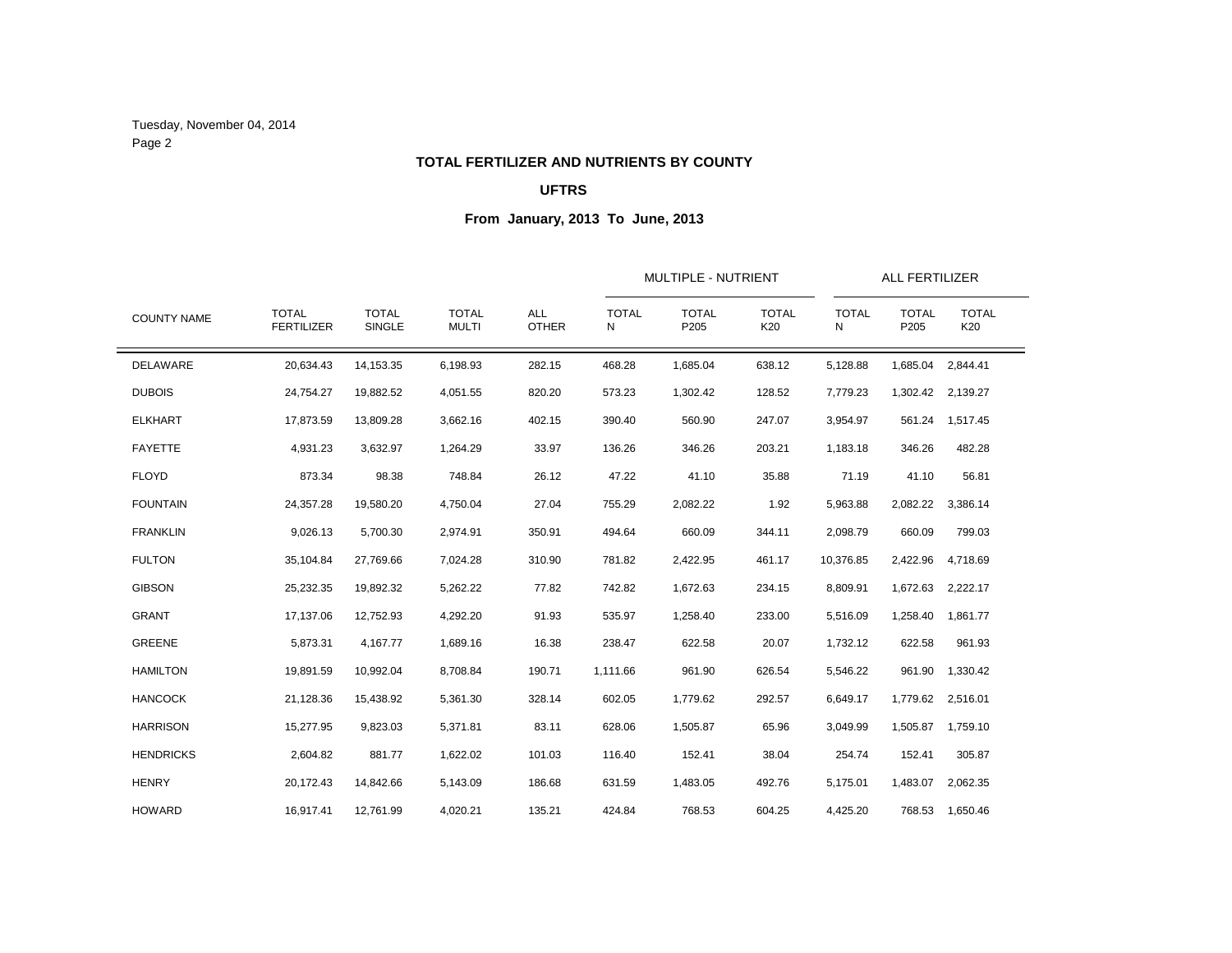#### **TOTAL FERTILIZER AND NUTRIENTS BY COUNTY**

# **UFTRS**

|                    |                                   |                               | <b>TOTAL</b><br><b>MULTI</b> | <b>ALL</b><br><b>OTHER</b> |                   | MULTIPLE - NUTRIENT  |                     |                   | <b>ALL FERTILIZER</b>            |                     |  |
|--------------------|-----------------------------------|-------------------------------|------------------------------|----------------------------|-------------------|----------------------|---------------------|-------------------|----------------------------------|---------------------|--|
| <b>COUNTY NAME</b> | <b>TOTAL</b><br><b>FERTILIZER</b> | <b>TOTAL</b><br><b>SINGLE</b> |                              |                            | <b>TOTAL</b><br>N | <b>TOTAL</b><br>P205 | <b>TOTAL</b><br>K20 | <b>TOTAL</b><br>N | <b>TOTAL</b><br>P <sub>205</sub> | <b>TOTAL</b><br>K20 |  |
| <b>HUNTINGTON</b>  | 18,020.79                         | 13,112.95                     | 4,149.55                     | 758.30                     | 425.09            | 1,011.09             | 403.02              | 5,637.70          | 1,011.22                         | 1,612.61            |  |
| <b>JACKSON</b>     | 49,961.45                         | 32,375.10                     | 16,270.31                    | 1,316.03                   | 1,664.05          | 3,905.41             | 736.29              | 10,252.31         | 3,905.41                         | 6,871.80            |  |
| <b>JASPER</b>      | 27,540.07                         | 22,343.69                     | 5,062.54                     | 133.84                     | 617.24            | 1,642.70             | 83.93               | 7,692.71          | 1,642.70                         | 3,325.16            |  |
| JAY                | 15,154.34                         | 10,222.55                     | 4,345.49                     | 586.30                     | 386.98            | 1,097.71             | 775.32              | 4,548.77          | 1,097.71                         | 1,581.37            |  |
| <b>JEFFERSON</b>   | 6,931.05                          | 2,996.15                      | 3,728.01                     | 206.89                     | 349.60            | 597.94               | 861.67              | 1,332.92          | 597.94                           | 1,120.27            |  |
| <b>JENNINGS</b>    | 3,507.50                          | 2,083.18                      | 1,320.84                     | 103.47                     | 162.38            | 406.32               | 41.09               | 569.08            | 406.32                           | 890.56              |  |
| <b>JOHNSON</b>     | 22,817.32                         | 12,143.57                     | 7,596.41                     | 3,077.34                   | 891.38            | 1,568.19             | 1,267.60            | 6,066.56          | 1,568.19                         | 2,558.22            |  |
| <b>KNOX</b>        | 57,842.78                         | 38,836.51                     | 18,717.76                    | 288.51                     | 2,432.32          | 4,172.86             | 2,197.40            | 18,657.68         | 4,172.86                         | 5,876.02            |  |
| <b>KOSCIUSKO</b>   | 32,971.65                         | 27,137.76                     | 5,727.81                     | 106.08                     | 532.21            | 1,205.24             | 368.84              | 7,470.50          | 1,205.24                         | 3,024.53            |  |
| LAGRANGE           | 34,418.47                         | 24,261.78                     | 9,435.67                     | 721.01                     | 1,088.63          | 1,820.51             | 1,237.32            | 6,493.49          | 1,822.39                         | 3,840.96            |  |
| LAKE               | 21,045.68                         | 13,095.07                     | 7,101.35                     | 849.26                     | 750.75            | 1,221.98             | 154.55              | 3,704.71          | 1,221.99                         | 3,021.18            |  |
| <b>LA PORTE</b>    | 35,223.75                         | 23,464.25                     | 11,386.09                    | 373.41                     | 1,387.52          | 2,810.39             | 305.29              | 9,442.00          | 2,810.39                         | 4,198.13            |  |
| <b>LAWRENCE</b>    | 9,942.48                          | 6,729.22                      | 3,213.25                     |                            | 437.88            | 1,100.70             | 18.57               | 2,068.69          | 1,100.70                         | 1,599.25            |  |
| <b>MADISON</b>     | 20,054.09                         | 13,878.90                     | 6,051.38                     | 123.81                     | 464.07            | 1,656.17             | 54.14               | 5,549.37          | 1,656.20                         | 2,714.52            |  |
| <b>MARION</b>      | 11,410.29                         | 584.60                        | 10,463.31                    | 362.39                     | 578.28            | 52.05                | 139.15              | 673.43            | 54.13                            | 141.57              |  |
| MARSHALL           | 29,654.34                         | 24,081.57                     | 5,531.10                     | 41.68                      | 697.90            | 1,929.97             | 59.70               | 10,791.39         | 1,929.98                         | 3,573.47            |  |
| <b>MARTIN</b>      | 7,120.60                          | 5,925.30                      | 1,187.63                     | 7.68                       | 175.71            | 487.55               | 10.76               | 2,347.33          | 487.55                           | 685.34              |  |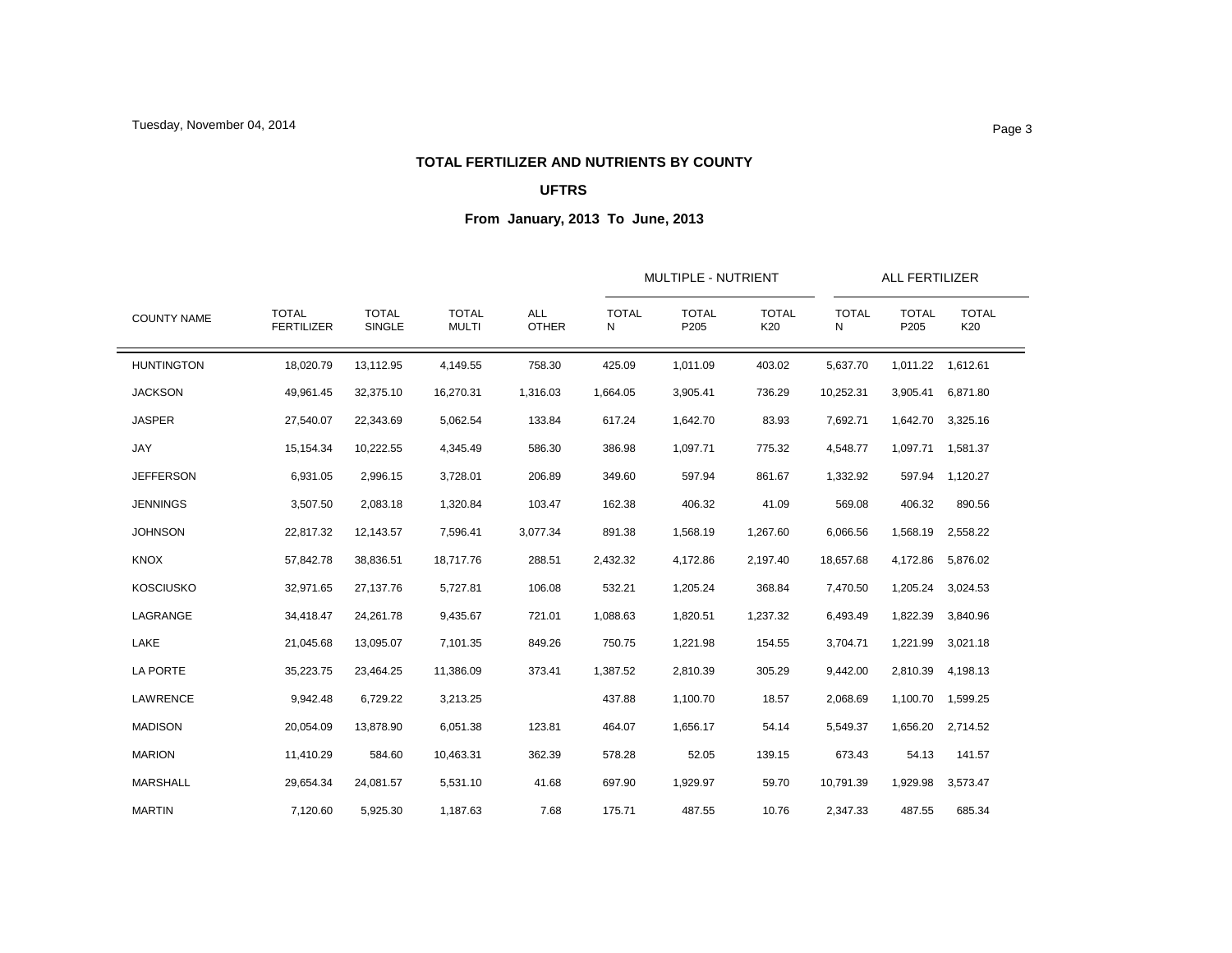Tuesday, November 04, 2014 Page 4

### **TOTAL FERTILIZER AND NUTRIENTS BY COUNTY**

# **UFTRS**

|                    |                                   |                        |                              | ALL<br><b>OTHER</b> |                   | MULTIPLE - NUTRIENT  |                     |                   | <b>ALL FERTILIZER</b> |                     |  |  |
|--------------------|-----------------------------------|------------------------|------------------------------|---------------------|-------------------|----------------------|---------------------|-------------------|-----------------------|---------------------|--|--|
| <b>COUNTY NAME</b> | <b>TOTAL</b><br><b>FERTILIZER</b> | <b>TOTAL</b><br>SINGLE | <b>TOTAL</b><br><b>MULTI</b> |                     | <b>TOTAL</b><br>N | <b>TOTAL</b><br>P205 | <b>TOTAL</b><br>K20 | <b>TOTAL</b><br>N | <b>TOTAL</b><br>P205  | <b>TOTAL</b><br>K20 |  |  |
| <b>MIAMI</b>       | 19,592.76                         | 15,979.45              | 3,566.51                     | 46.80               | 445.78            | 1,269.72             | 13.92               | 4,773.65          | 1,269.72              | 2,196.69            |  |  |
| <b>MONROE</b>      | 2,455.26                          | 211.70                 | 1,466.85                     | 776.72              | 79.71             | 46.96                | 32.96               | 117.79            | 46.97                 | 73.19               |  |  |
| <b>MONTGOMERY</b>  | 26,003.36                         | 20,910.18              | 5,078.89                     | 14.29               | 745.90            | 1,992.13             | 80.28               | 7,283.49          | 1,992.13              | 2,928.30            |  |  |
| <b>MORGAN</b>      | 4,227.03                          | 2,345.86               | 1,770.17                     | 111.00              | 165.61            | 418.45               | 122.50              | 882.96            | 419.08                | 725.27              |  |  |
| <b>NEWTON</b>      | 27,768.88                         | 23,044.52              | 3,713.39                     | 1,010.97            | 527.20            | 1,295.32             | 25.15               | 7,324.96          | 1,295.32              | 2,506.82            |  |  |
| <b>NOBLE</b>       | 17,254.83                         | 12,727.91              | 4,397.80                     | 129.12              | 493.99            | 1,020.53             | 467.86              | 3,790.22          | 1,020.55              | 1,786.26            |  |  |
| OHIO               | 211.20                            | 156.59                 | 42.38                        | 12.24               | 6.41              | 12.81                | 0.57                | 43.82             | 12.81                 | 13.47               |  |  |
| ORANGE             | 4,940.30                          | 2,689.33               | 2,147.95                     | 103.03              | 284.66            | 456.56               | 395.34              | 1,128.40          | 456.57                | 628.65              |  |  |
| <b>OWEN</b>        | 1,986.84                          | 1,129.36               | 857.47                       |                     | 105.94            | 264.28               | 140.25              | 627.52            | 264.35                | 330.55              |  |  |
| PARKE              | 10,599.74                         | 7,726.98               | 2,871.80                     | 0.96                | 384.70            | 1,031.60             | 216.22              | 2,963.03          | 1,031.64              | 1,614.20            |  |  |
| PERRY              | 1,106.20                          | 659.55                 | 438.35                       | 8.30                | 38.35             | 91.74                | 3.80                | 227.86            | 91.74                 | 120.39              |  |  |
| <b>PIKE</b>        | 7,473.73                          | 5,749.75               | 1,545.09                     | 178.89              | 248.29            | 452.51               | 99.46               | 1,946.32          | 452.51                | 868.21              |  |  |
| <b>PORTER</b>      | 81,610.14                         | 60,587.26              | 20,139.12                    | 883.77              | 2,596.52          | 6,818.56             | 794.71              | 26,434.85         | 6,818.56              | 8,304.00            |  |  |
| <b>POSEY</b>       | 37,794.37                         | 29,798.58              | 7,968.14                     | 27.64               | 1,066.27          | 2,143.31             | 608.99              | 12,244.71         | 2,143.31              | 3,045.55            |  |  |
| <b>PULASKI</b>     | 32,017.57                         | 25,609.90              | 6,309.71                     | 97.96               | 717.53            | 2,356.94             | 41.98               | 9,614.58          | 2,356.94              | 4,382.43            |  |  |
| <b>PUTNAM</b>      | 14,003.55                         | 10,292.18              | 3,367.03                     | 344.34              | 454.64            | 853.25               | 380.03              | 4,621.81          | 853.25                | 934.32              |  |  |
| <b>RANDOLPH</b>    | 29,649.90                         | 22,837.37              | 6,637.95                     | 174.58              | 711.77            | 2,378.32             | 498.04              | 6,905.37          |                       | 2,378.32 3,445.00   |  |  |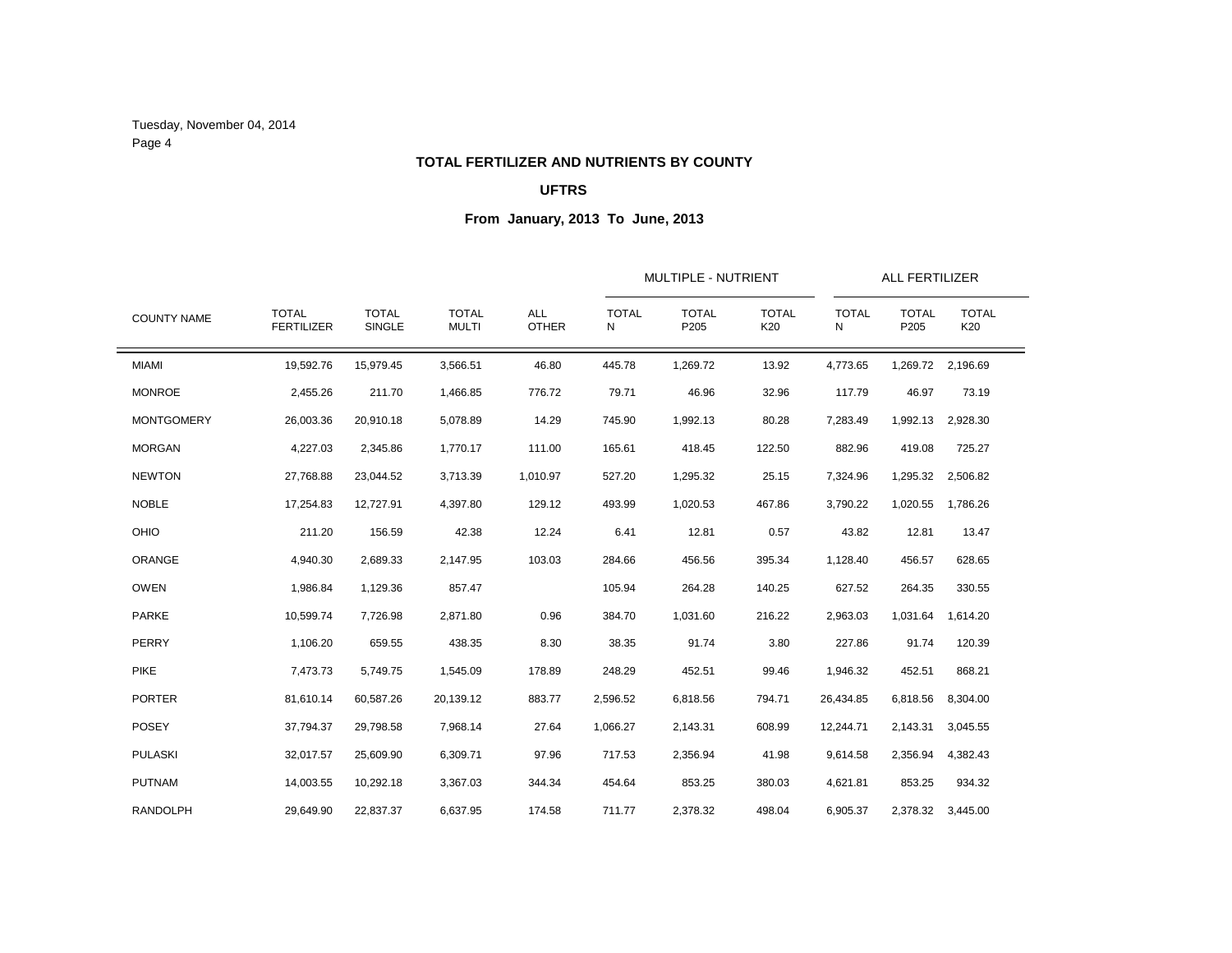### **TOTAL FERTILIZER AND NUTRIENTS BY COUNTY**

# **UFTRS**

|                    |                                   |                               | <b>TOTAL</b><br><b>MULTI</b> | <b>ALL</b><br><b>OTHER</b> |                   | MULTIPLE - NUTRIENT  |                     |                   | <b>ALL FERTILIZER</b> |                     |
|--------------------|-----------------------------------|-------------------------------|------------------------------|----------------------------|-------------------|----------------------|---------------------|-------------------|-----------------------|---------------------|
| <b>COUNTY NAME</b> | <b>TOTAL</b><br><b>FERTILIZER</b> | <b>TOTAL</b><br><b>SINGLE</b> |                              |                            | <b>TOTAL</b><br>N | <b>TOTAL</b><br>P205 | <b>TOTAL</b><br>K20 | <b>TOTAL</b><br>N | <b>TOTAL</b><br>P205  | <b>TOTAL</b><br>K20 |
| <b>RIPLEY</b>      | 14,526.38                         | 8,714.36                      | 5,105.12                     | 706.90                     | 645.10            | 1,524.56             | 597.10              | 2,805.63          | 1,525.46              | 2,349.10            |
| <b>RUSH</b>        | 27,764.09                         | 19,638.85                     | 7,111.79                     | 1,013.45                   | 909.93            | 2,041.77             | 914.52              | 8,399.80          | 2,041.77              | 2,840.08            |
| <b>ST JOSEPH</b>   | 18,560.56                         | 12,558.03                     | 4,446.19                     | 1,556.35                   | 638.95            | 912.91               | 151.52              | 4,560.71          | 912.91                | 1,892.92            |
| <b>SCOTT</b>       | 9,159.50                          | 4,976.83                      | 4,093.15                     | 89.52                      | 465.56            | 853.90               | 775.83              | 2,225.05          | 853.90                | 968.49              |
| SHELBY             | 14,760.64                         | 10,222.92                     | 4,323.83                     | 213.89                     | 584.84            | 1,143.17             | 338.10              | 4,898.24          | 1,148.50              | 1,691.07            |
| <b>SPENCER</b>     | 23,716.69                         | 18,117.65                     | 5,564.69                     | 34.35                      | 833.89            | 1,979.21             | 464.92              | 7,501.82          | 1,979.21              | 3,052.96            |
| <b>STARKE</b>      | 19,000.89                         | 14,193.33                     | 4,260.97                     | 546.59                     | 605.40            | 1,272.39             | 29.75               | 5,068.27          | 1,272.39              | 2,355.94            |
| <b>STEUBEN</b>     | 17,013.43                         | 11,524.90                     | 5,182.31                     | 306.23                     | 316.71            | 884.80               | 636.45              | 3,230.17          | 884.81                | 2,056.63            |
| <b>SULLIVAN</b>    | 21,605.29                         | 16,464.21                     | 4,581.81                     | 559.27                     | 611.55            | 1,616.94             | 419.93              | 6,859.90          | 1,616.94              | 3,030.85            |
| SWITZERLAND        | 1,622.19                          | 704.23                        | 697.98                       | 219.98                     | 111.20            | 133.92               | 104.58              | 249.68            | 133.92                | 266.55              |
| <b>TIPPECANOE</b>  | 41,438.22                         | 30,056.48                     | 11,240.54                    | 141.20                     | 1,248.53          | 2,488.27             | 1,122.80            | 11,645.43         | 2,488.33              | 3,529.71            |
| <b>TIPTON</b>      | 24,270.49                         | 20,466.29                     | 3,378.56                     | 425.65                     | 348.21            | 1,089.96             | 174.27              | 7,657.68          | 1,089.96              | 1,307.91            |
| <b>UNION</b>       | 8,332.45                          | 6,512.72                      | 1,742.28                     | 77.45                      | 240.82            | 434.24               | 110.17              | 2,112.28          | 434.24                | 830.35              |
| VANDERBURGH        | 8,243.85                          | 5,285.61                      | 2,951.24                     | 7.01                       | 275.49            | 439.18               | 47.30               | 2,412.81          | 439.53                | 689.55              |
| <b>VERMILLION</b>  | 6,574.39                          | 3,283.56                      | 3,258.15                     | 32.68                      | 498.57            | 826.23               | 491.72              | 2,087.33          | 826.23                | 1,021.73            |
| <b>VIGO</b>        | 3,547.42                          | 2,037.30                      | 1,473.38                     | 36.75                      | 164.12            | 295.26               | 206.86              | 1,279.42          | 295.26                | 429.46              |
| <b>WABASH</b>      | 20.204.80                         | 16,801.43                     | 3,342.17                     | 61.20                      | 373.10            | 1,158.38             | 66.84               | 7,042.90          | 1,158.38              | 1,955.50            |